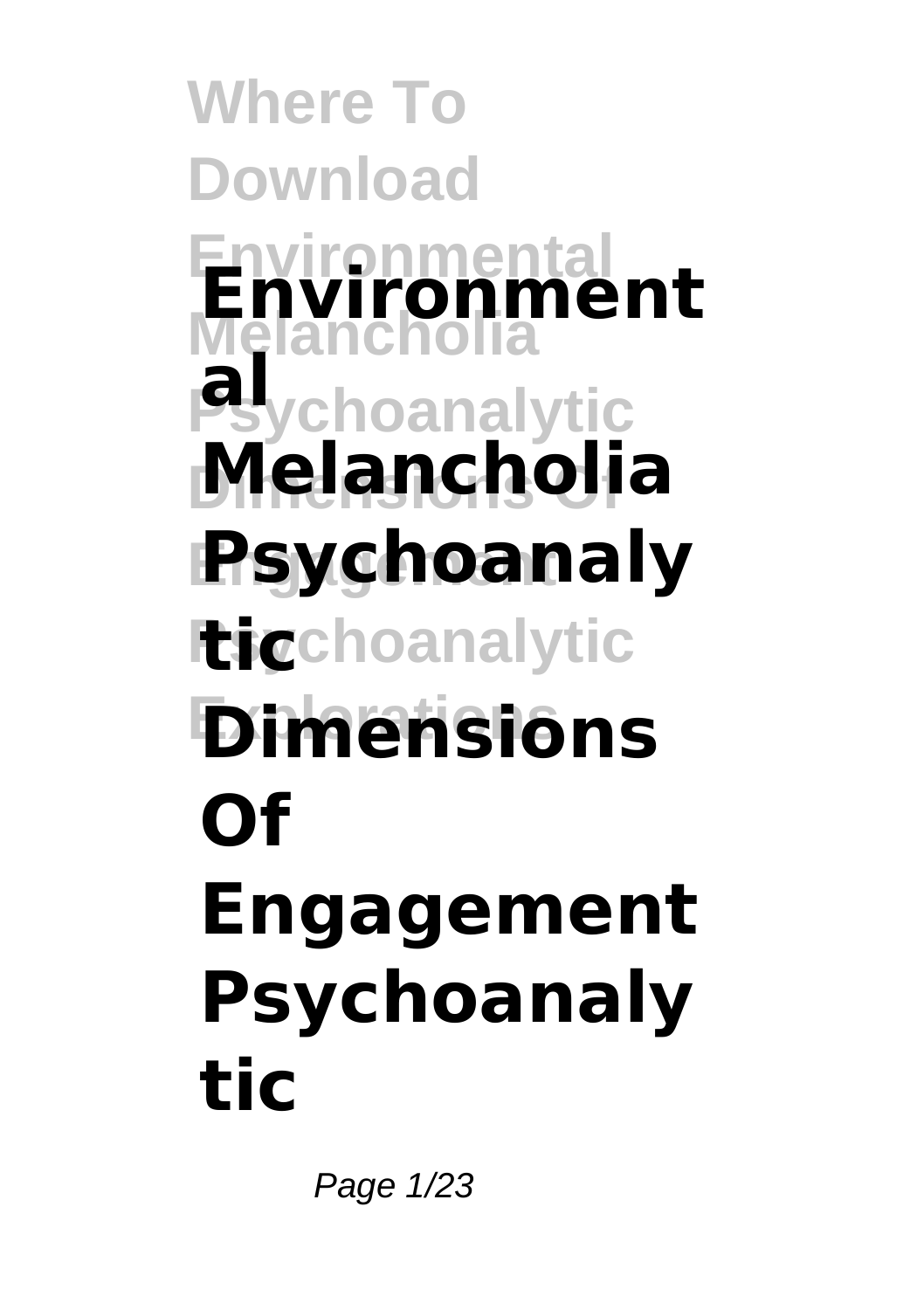**Where To Download Explorations** *Getting the books* **Psychoanalytic environmental Dimensions Of psychoanalytic Engagement dimensions of Psychoanalytic psychoanalytic Explorations** not type of challenging **melancholia engagement explorations** now is means. You could not lonesome going considering book stock or library or borrowing from your links to read

Page 2/23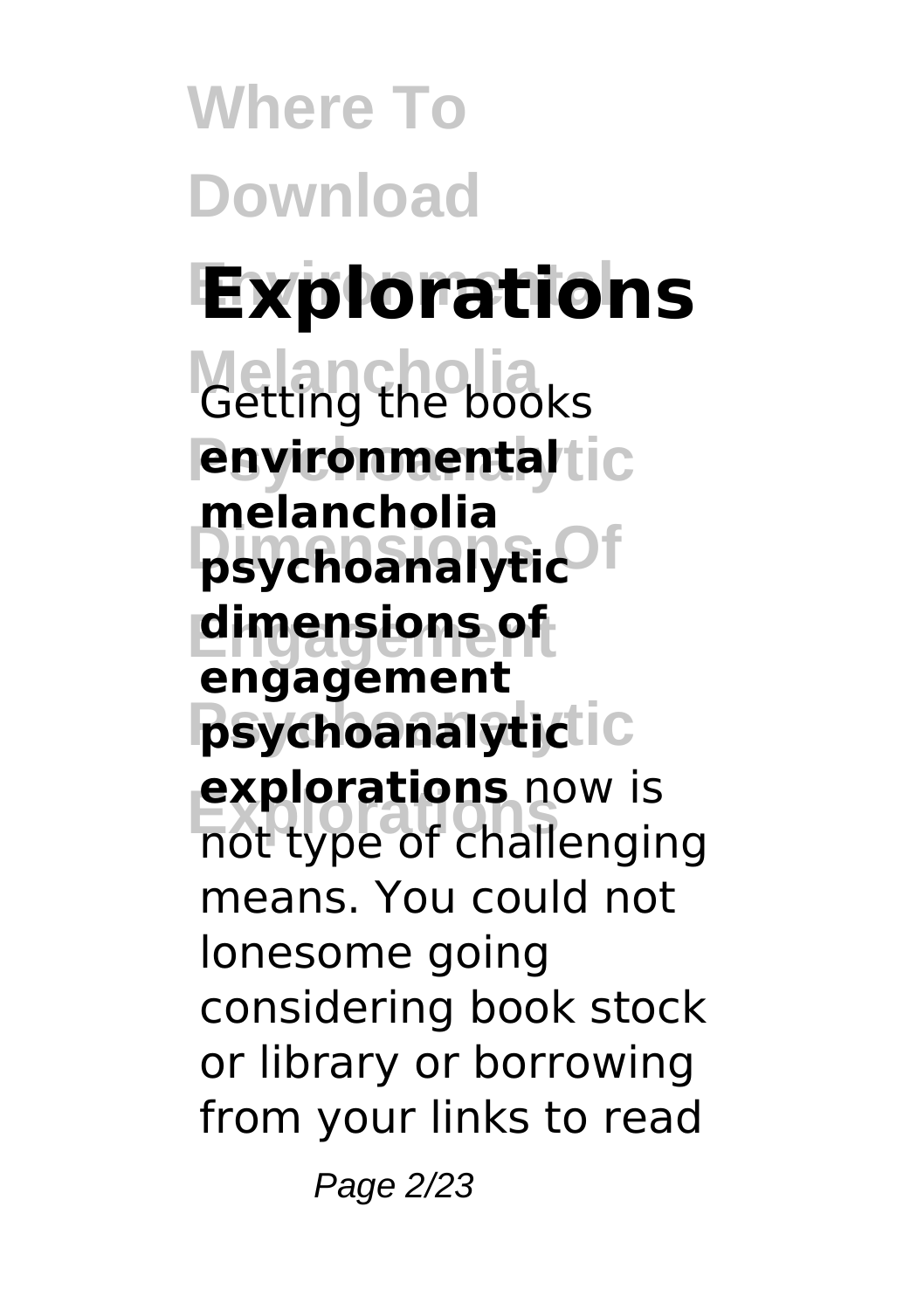**Where To Download Enem.** This is an utterly easy means to spectrically acquire<br>guide by on-line. This **Dinne broadcast Engagement** environmental **Psychoanalytic** psychoanalytic dimensions of S specifically acquire melancholia engagement psychoanalytic explorations can be one of the options to accompany you gone having extra time.

It will not waste your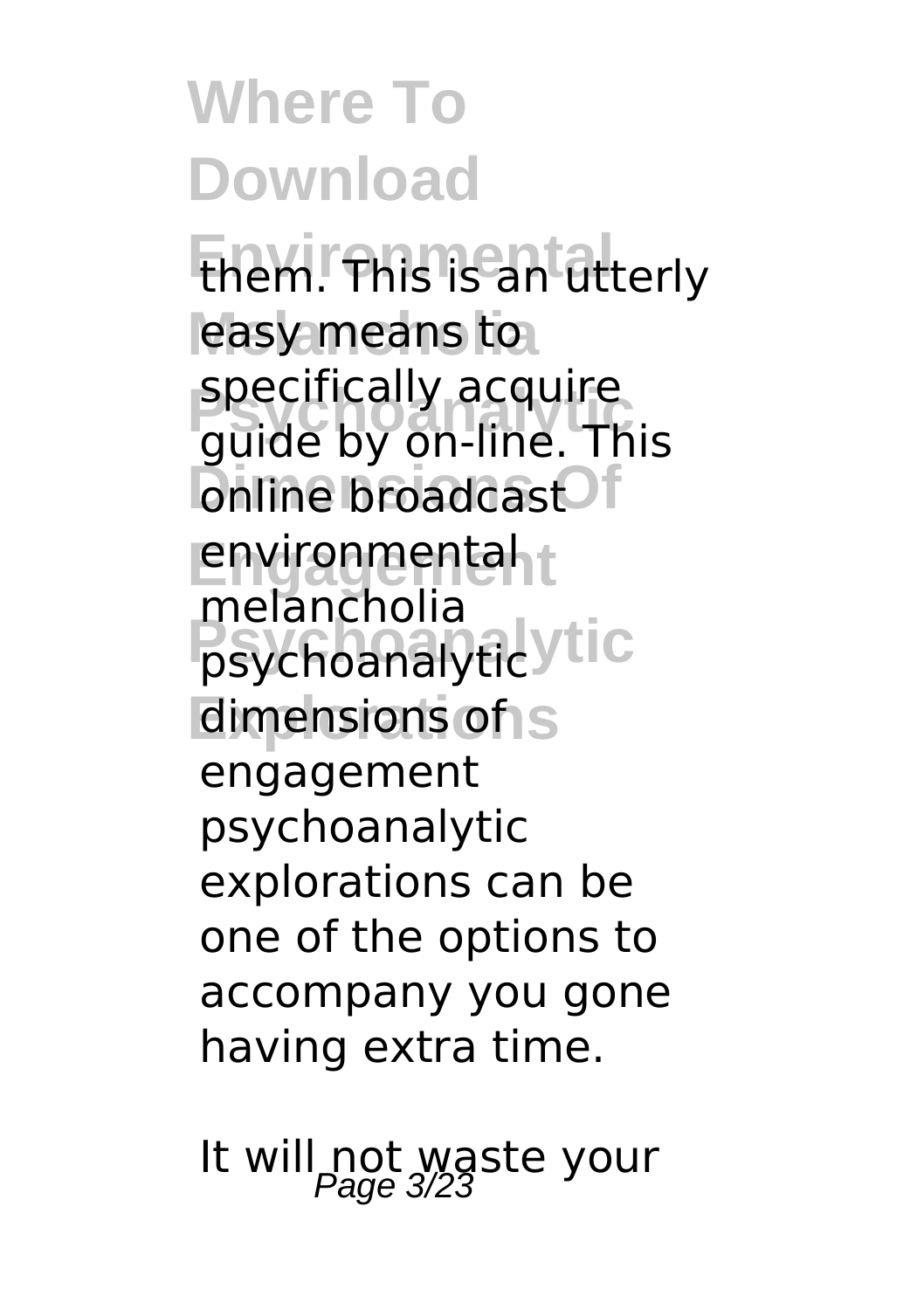**Eime.** understand me, the e-book will entirely aunosphere you<br>supplementary matter *<u>Do read.</u>* Just invest **Engagement** little grow old to **Proadcastanalytic Explorations environmental** atmosphere you entrance this on-line **melancholia psychoanalytic dimensions of engagement psychoanalytic explorations** as capably as evaluation them wherever you are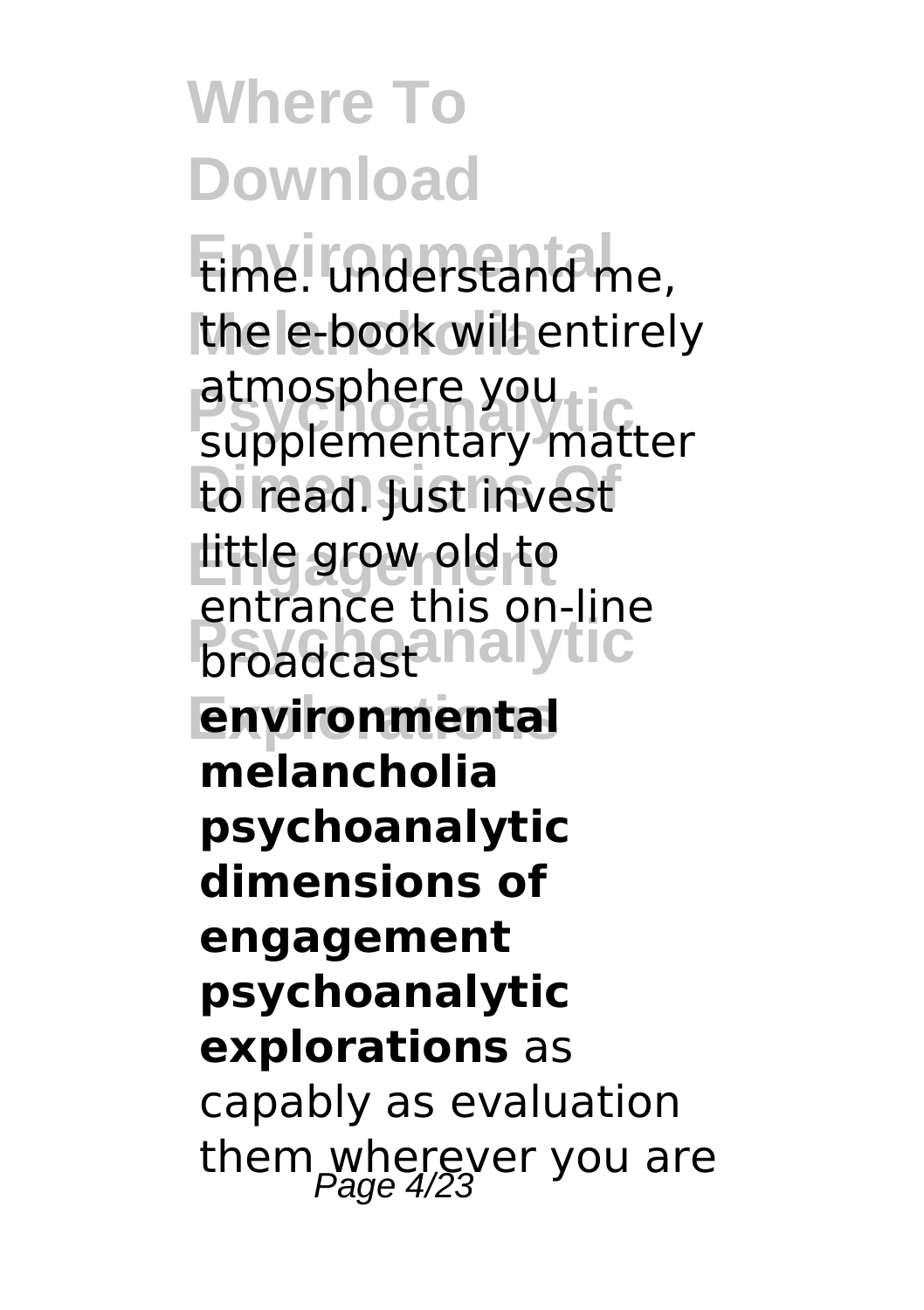**Where To Download Fow.ironmental Melancholia Psychoanalytic** eBooks Will Open In Your Device or App. Every e-reader and e-**Predict upp has certal** work with them. When Make Sure the Free reader app has certain you go to download a free ebook, you'll want to make sure that the

ebook file you're downloading will open.

#### **Environmental Melancholia**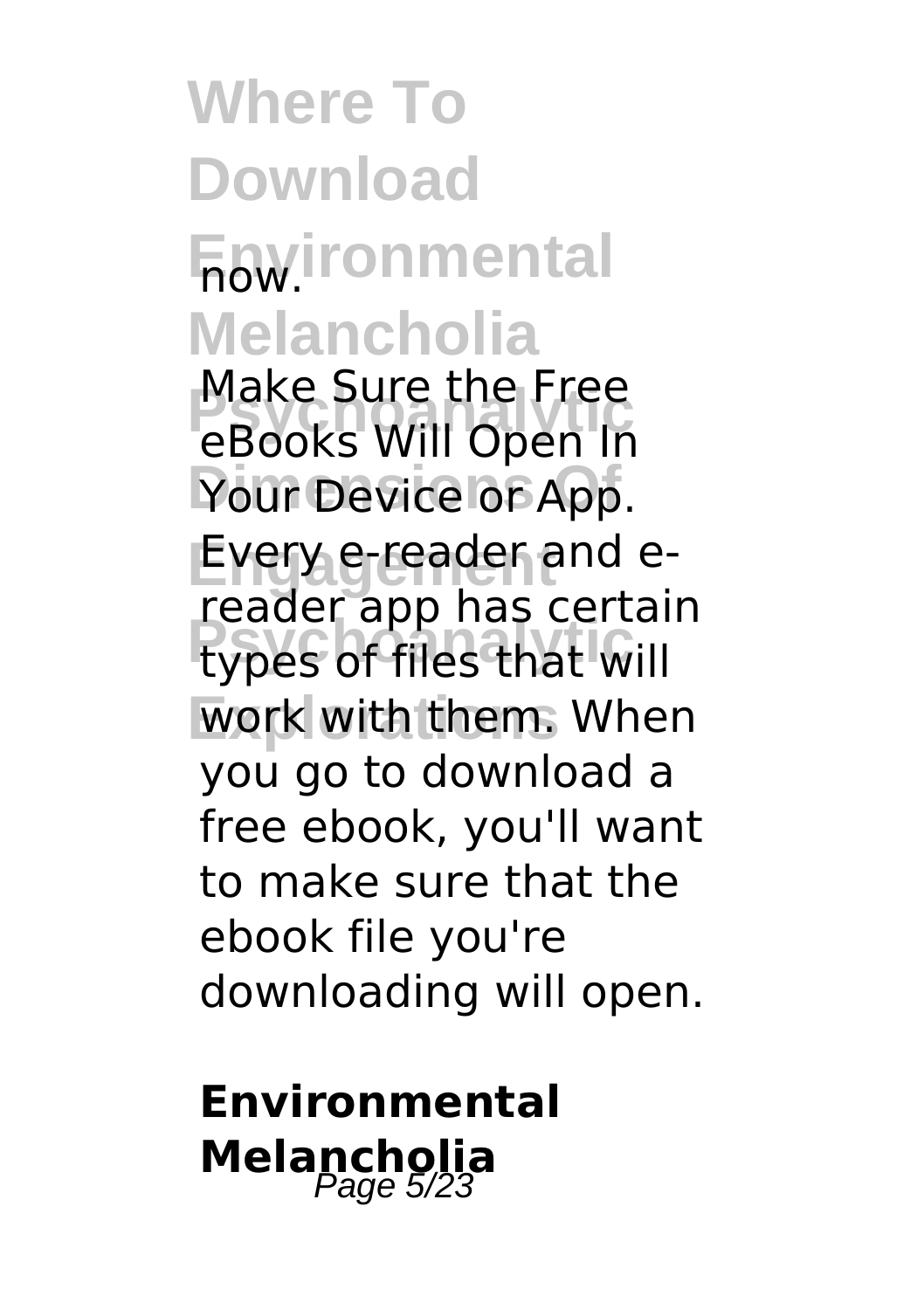**Environmental Psychoanalytic Dimensions Of Psychoanalytic** Greek: ψυχή, psykhḗ, **Boule + αναλυσις Engagement** análysis, 'investigate') **Ps** a second checked and **Explorations** that deal in part with Psychoanalysis (from is a set of theories and the unconscious mind, and which together form a method of treatment for mental disorders.The discipline was established in the early 1890s by Austrian neurologist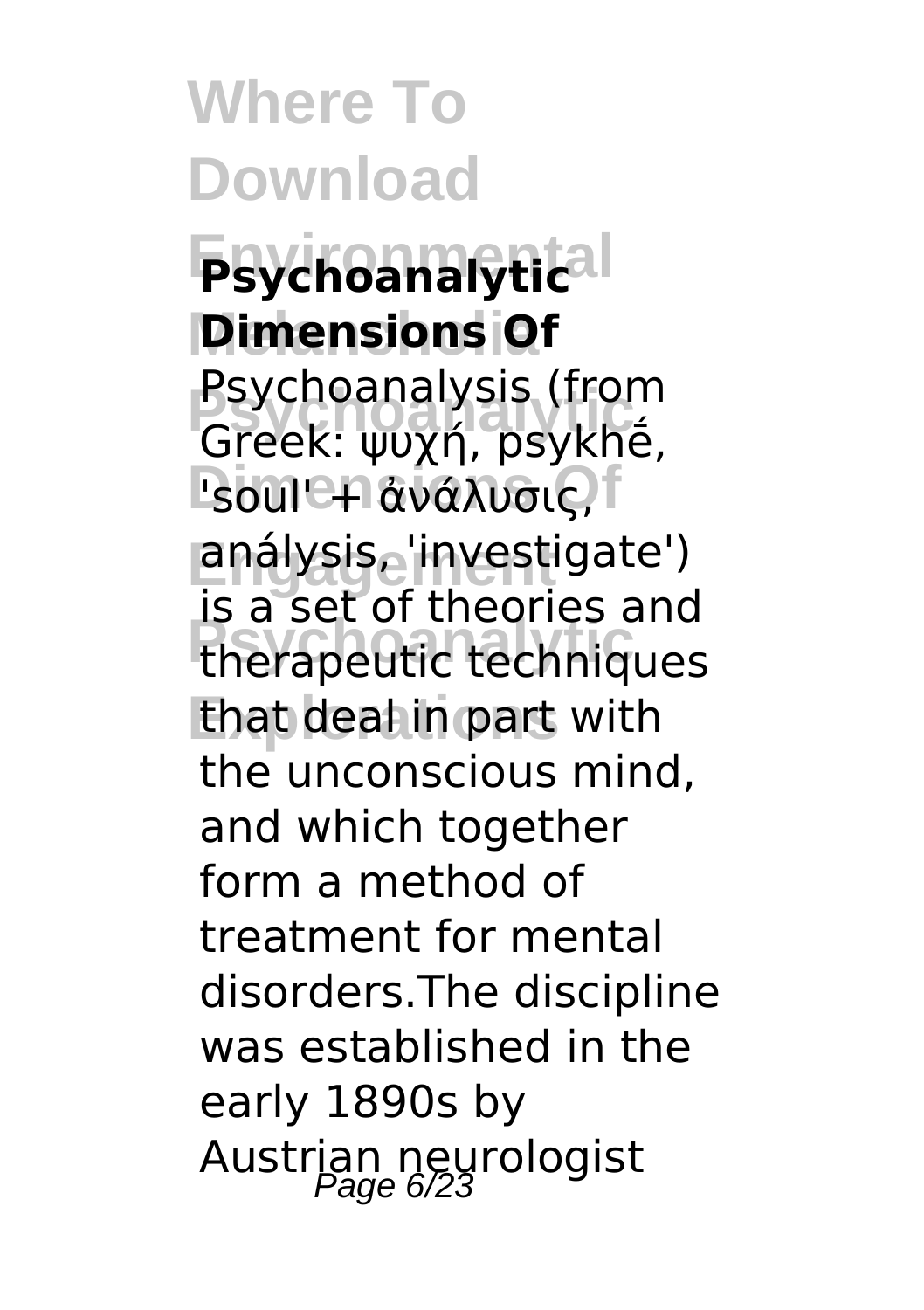**Eigmund Freud, who** developed the practice *f***rgm his analytic** 

**Psychoanalysis Engagement Wikipedia Production** curring **Explorations** on Earth reveals Groundbreaking humanity's surprisingly tiny part in it as well as our disproportionate impact

**Humans just 0.01% of all life but have destroyed 83% of** Page 7/23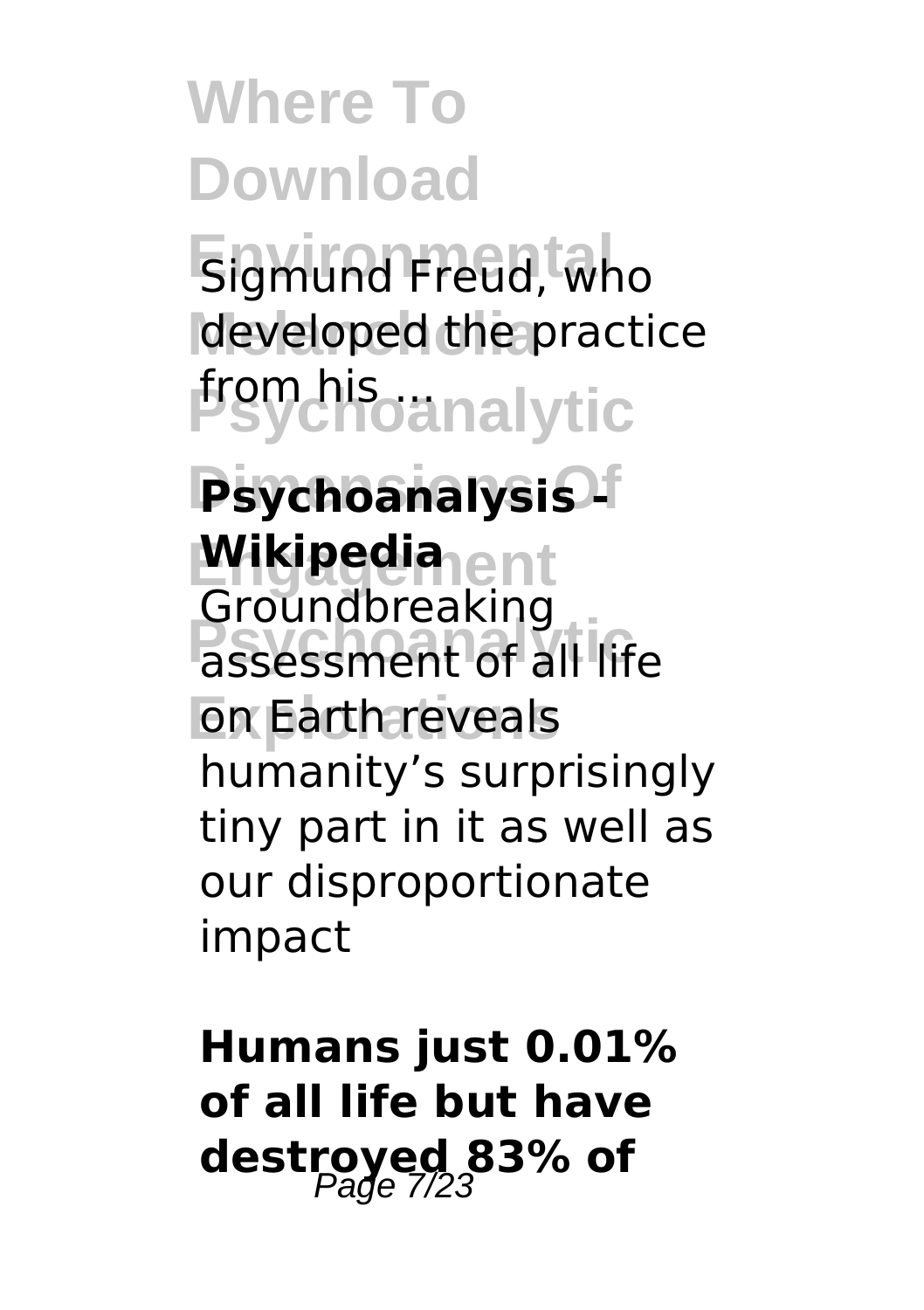**Environmental wild mammals ... Melancholia** History of the DSM **Primer The DSM Fictor Statistical Manual of Mental Disorders**) has a the history of Vtic psychiatry. As the Primer The DSM long and storied role in cornerstone of Western psychiatry and guide for millions of clinicians and healthcare providers, it has been the most significant advance in the diagnosis and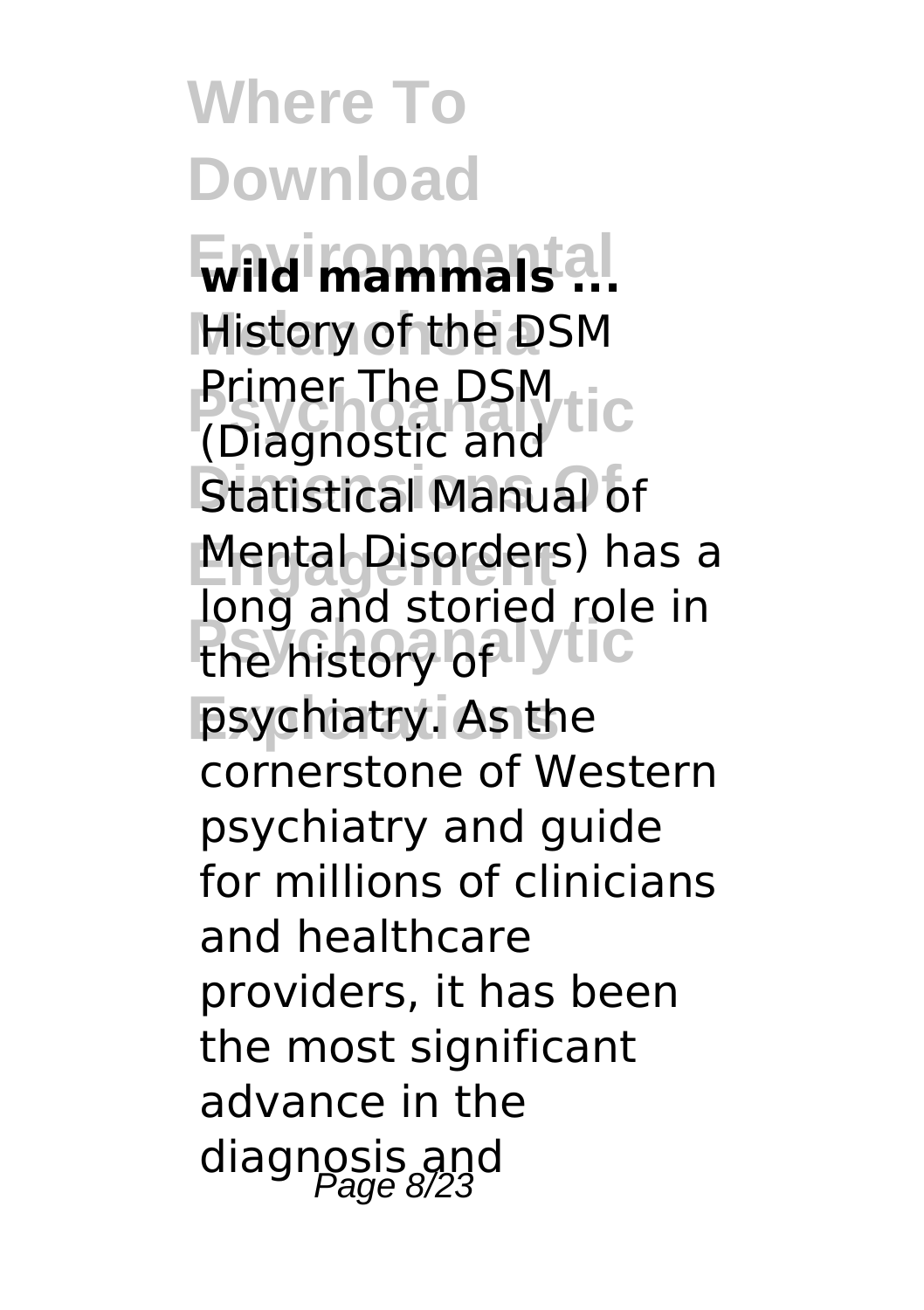**Environmental** treatment of mental disorders. However, in **Principal Correlation**<br>
success, important ... **Dimensions Of** the midst of its

#### **Engagement History of the DSM - PsychDB**

**Provided** is the most **Explorations** common time for bereavement, with losses occurring with ever-increasing frequency as people age. Whereas loss through death may be a relatively uncommon event for the young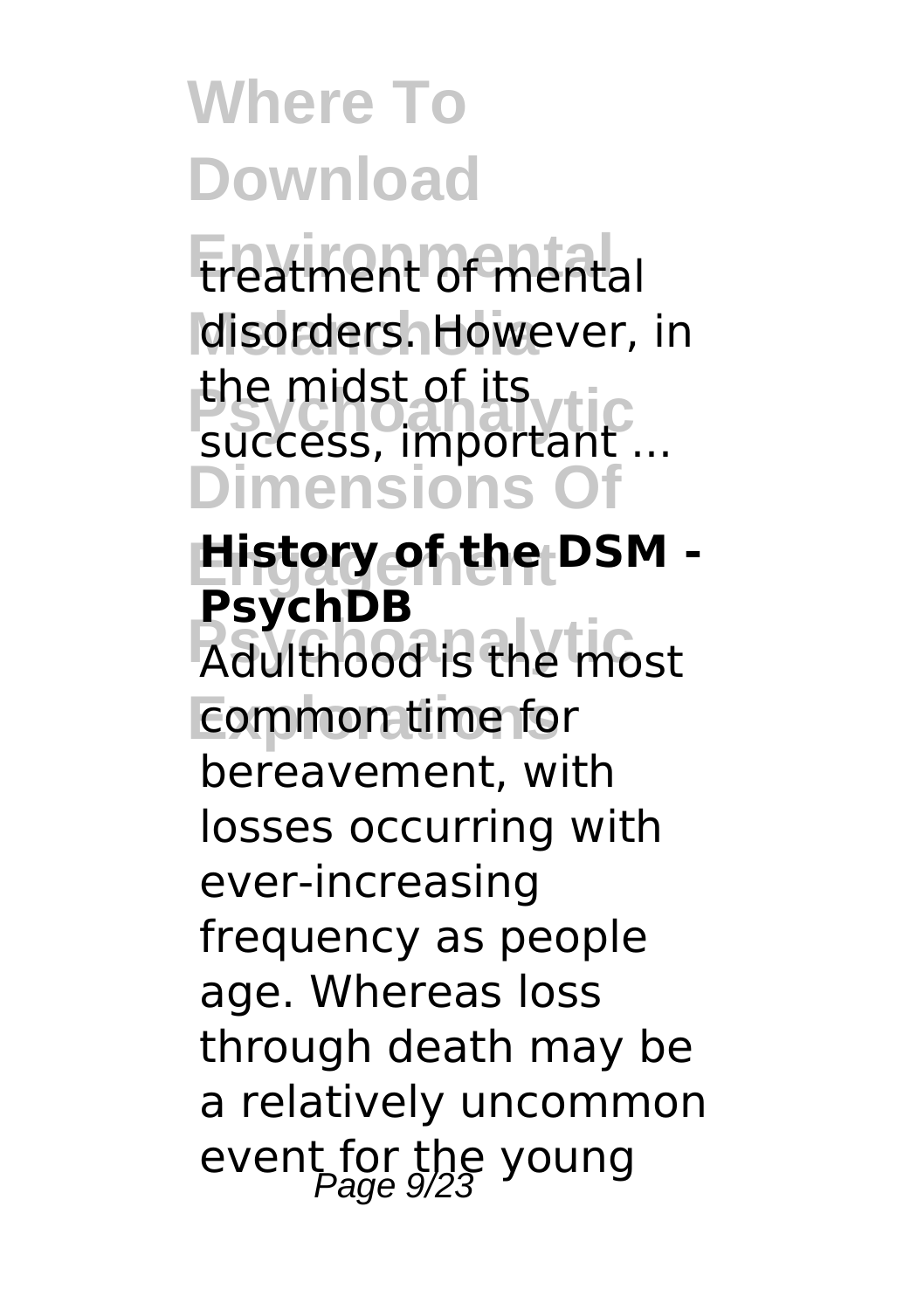**Ferson, bereavement** and grief are frequent **Psychoanalytic** It has been asserted that "grief as a result **Lefless gement Predommand Record Explorations** companions of old age. predominant factor in

#### **Adults' Reactions to Bereavement - NCBI Bookshelf**

psychoanalytic concept ualizations to better understand the fantasies, projections, and identificatio ns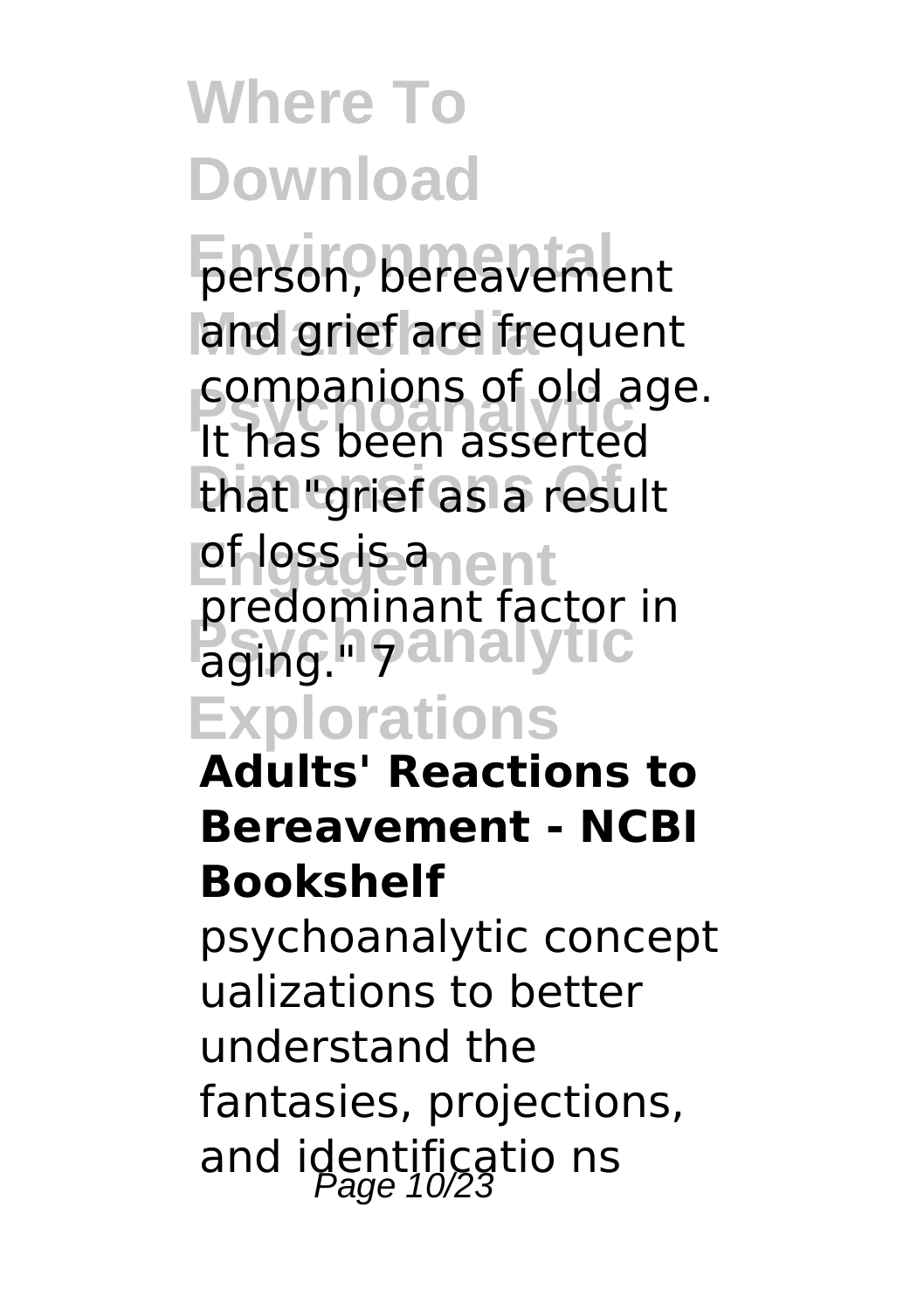**Enat play themselves** out in groups, as well as the processes of<br>
repression **Guppressionns Of** repression,

#### **Engagement Psychodynamic**ic **Approachions (PDF)**

#### **ResearchGate**

First published in 2008. Routledge is an imprint of Taylor & Francis, an informa company.

#### **Afghani and 'Abduh: An Essay on** Page 11/23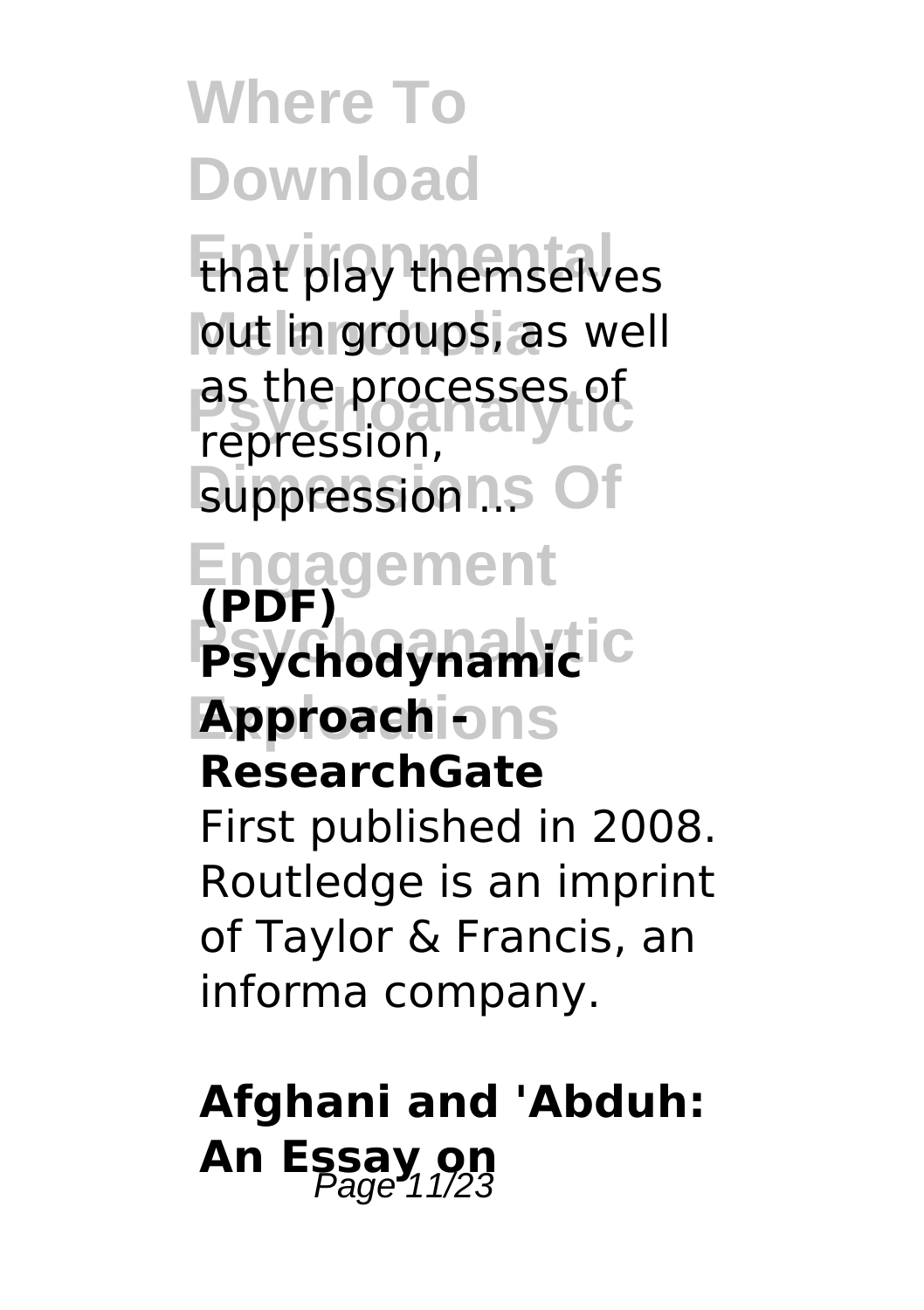**Environmental Religious Unbelief and Political ... Pre** also recommend<br>baths, wine, special diets, and sedatives for **Engagement** the mentally ill. He mental disorders:<sup>10</sup> phrenitis, delirium, He also recommended described the following lethargus, melancholia, mania, incubus, lycanthropy, and epilepsy; Ninth century. c. 800 – The first bimaristan was built in Baghdad. By the  $13th$  century,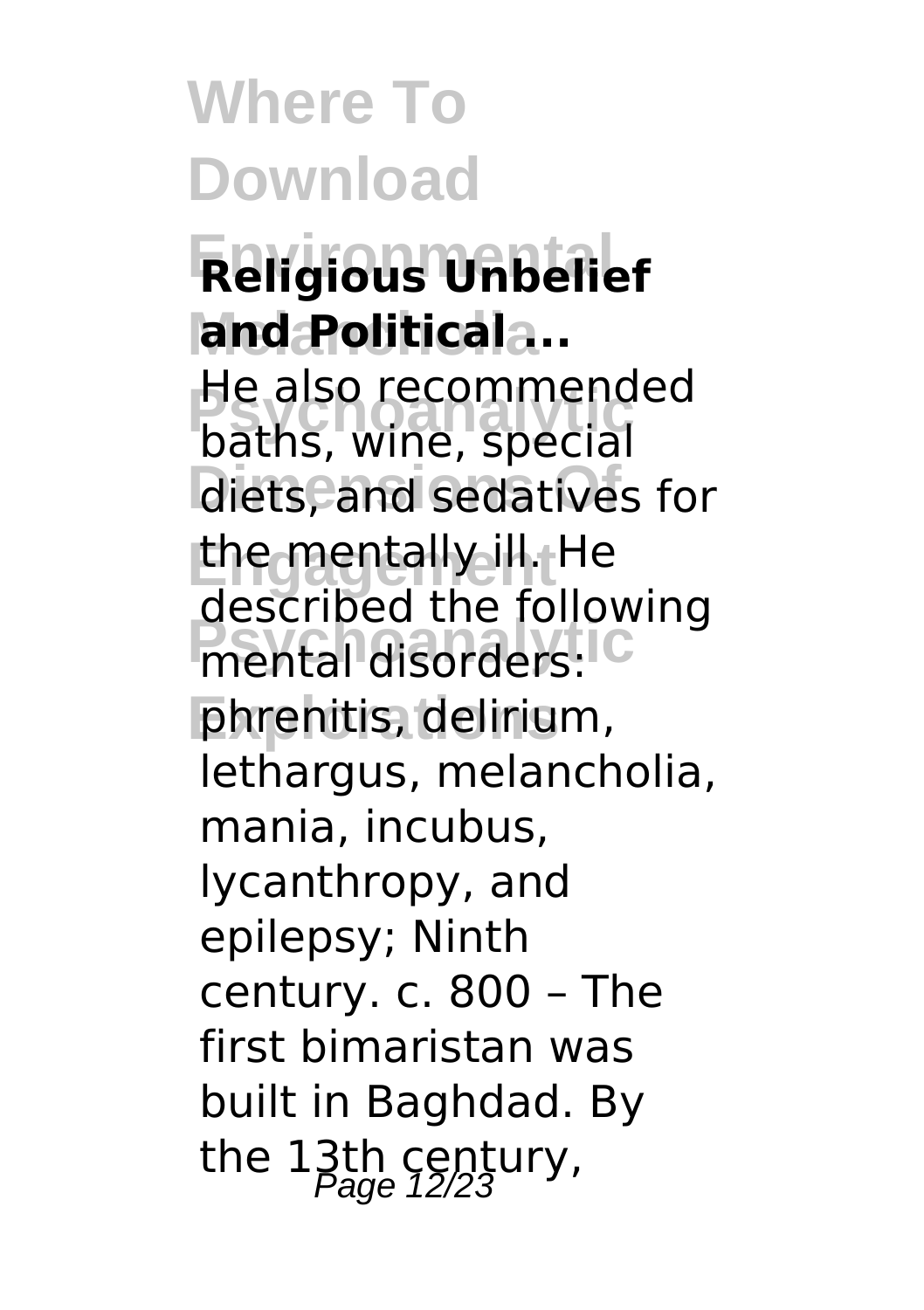**E**imaristans grew into hospitals with ...

**Psychoanalytic Timeline of psychology -> Of Engagement Wikipedia Profile of critics** Federion as anxiety disorders None of these relations have very similar trait profiles. This observation argues against the continuum/spectrum model at least with regard to these broad dimensions. It may be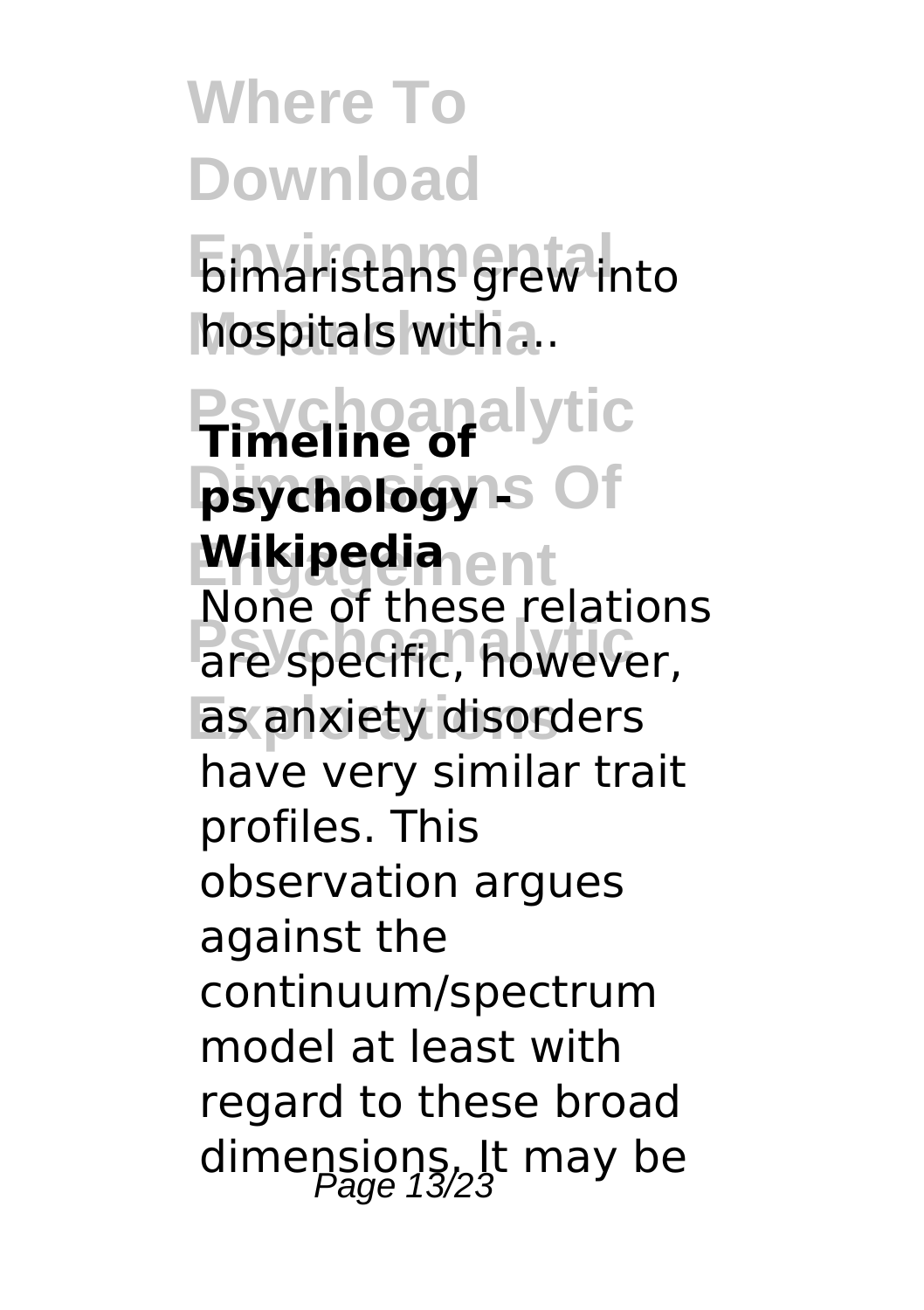**Fossible to find traits** that are specific to **Psychoanalytic** targeting lower-order **Dersonality** ns Of **Engagement** dimensions. depression by

#### **Personality and c Depression:** $\cap$ s **Explanatory Models and Review of the Evidence**

For example, major depressive disorder (MDD) has dimensions that are emotional  $(e.g., g_{e}^{q}g_{f}^{q}g_{f}^{q})$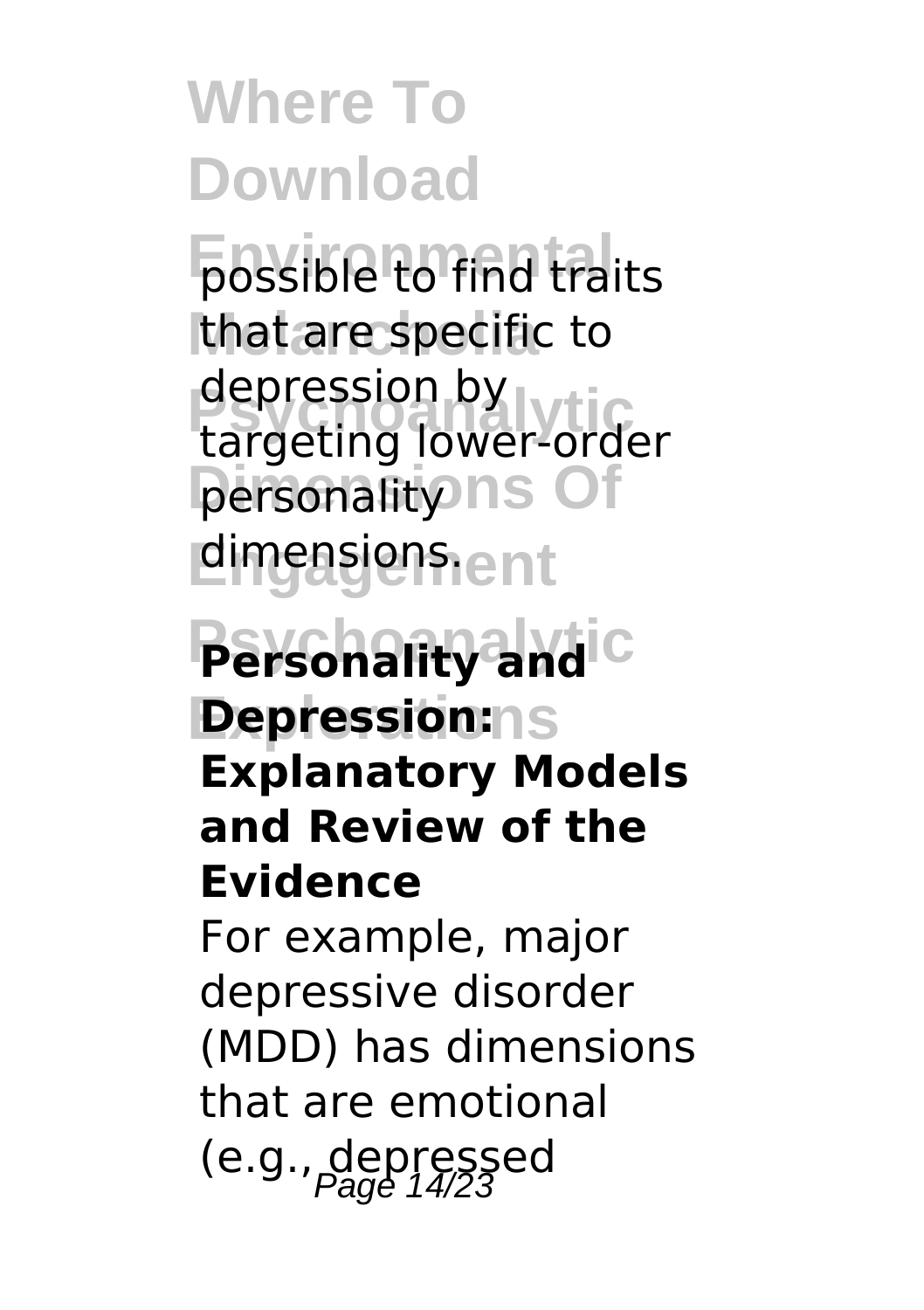**Environmental** mood), behavioral **Melancholia** (e.g., psychomotor **Properties**<br> **Properties** *<u>Digital Financieus</u>* **Engagement** concentrating), and **physical (e.g., light)**<br>disrupted sleep).<sup>[10]</sup> melancholia, paresis, retardation), cognitive disrupted sleep). ... and epilepsy). Beginning in the late 19th century, other mental-disorder ...

**Three Current Approaches to Classification of**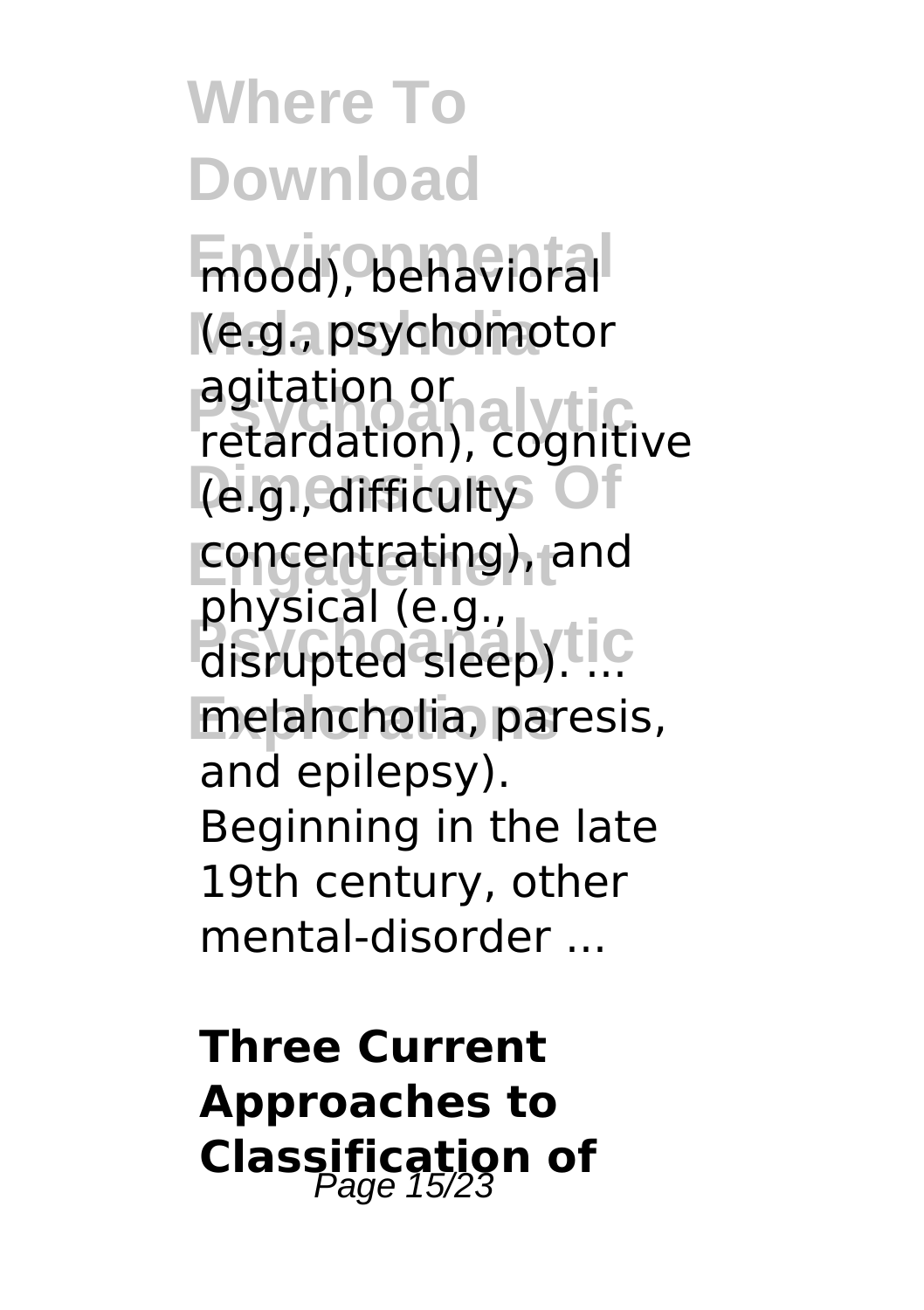**Frantal Disorder Melandinol**ia **Preferencholia จะยาวเป็นปีนิปิน**<br>ภาพภาพภาพภาพภาพภา **DODOODO depression ENGAGEMENT CONSTRUCT Psychoanalytic** จน์โดยสิ้นคริสต์ศตว **Explorations** คำวินิจฉัยหลัก นของของของของของขอ

**INNE วิกิพีเดีย** La dépression, également appelée dépression caractérisée, dépression clinique ou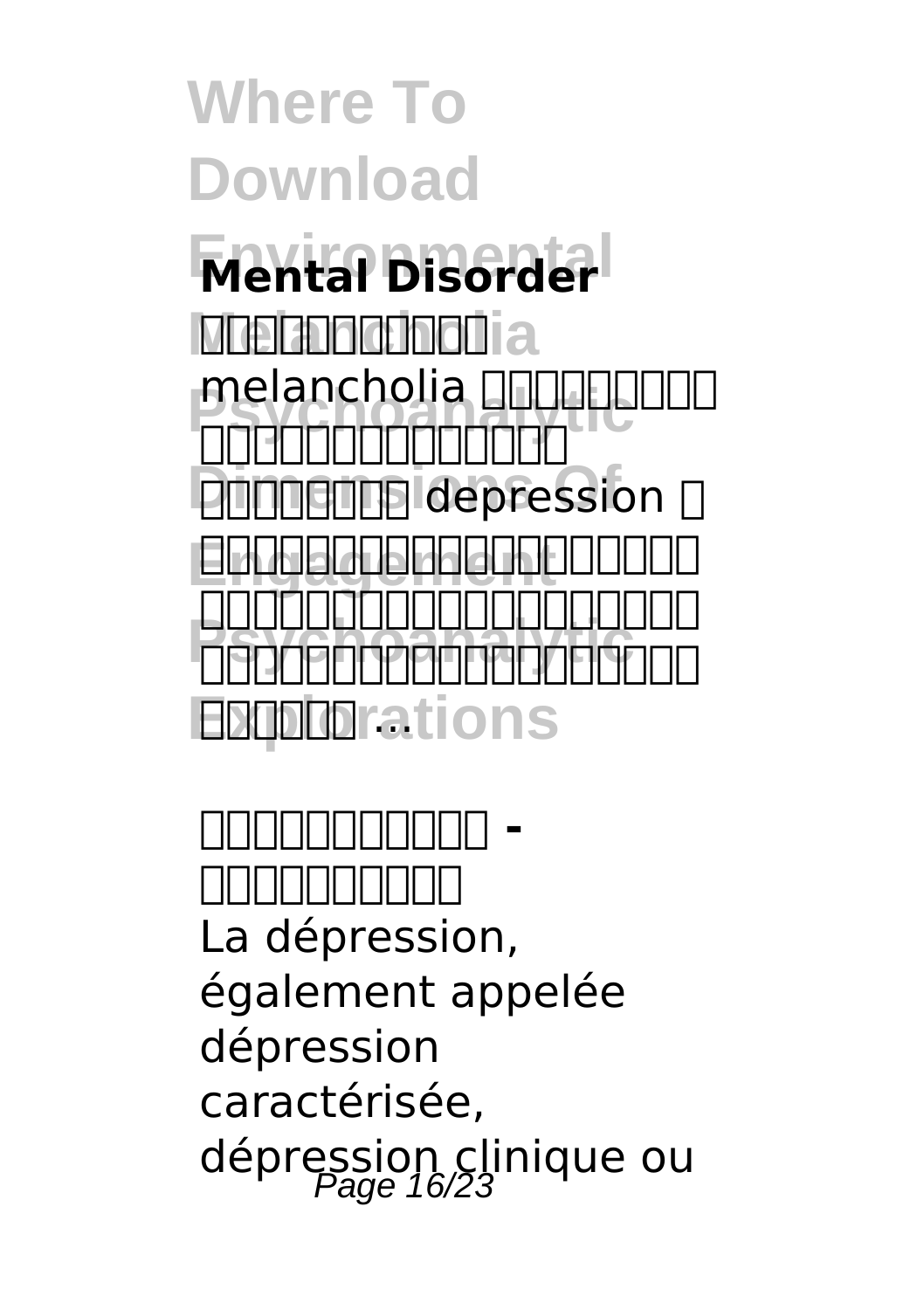**Environmental** dépression majeure, est un trouble mental **Psychoanalytic** épisodes de baisse **Dimmentions** Of **accompagnée d'une** d'une perte de ytic mémoire, d'une perte caractérisé par des faible estime de soi, ou prise de poids plus ou moins importante ainsi que d'une perte de plaisir ou d'intérêt dans des activités habituellement ...

# **Dépress**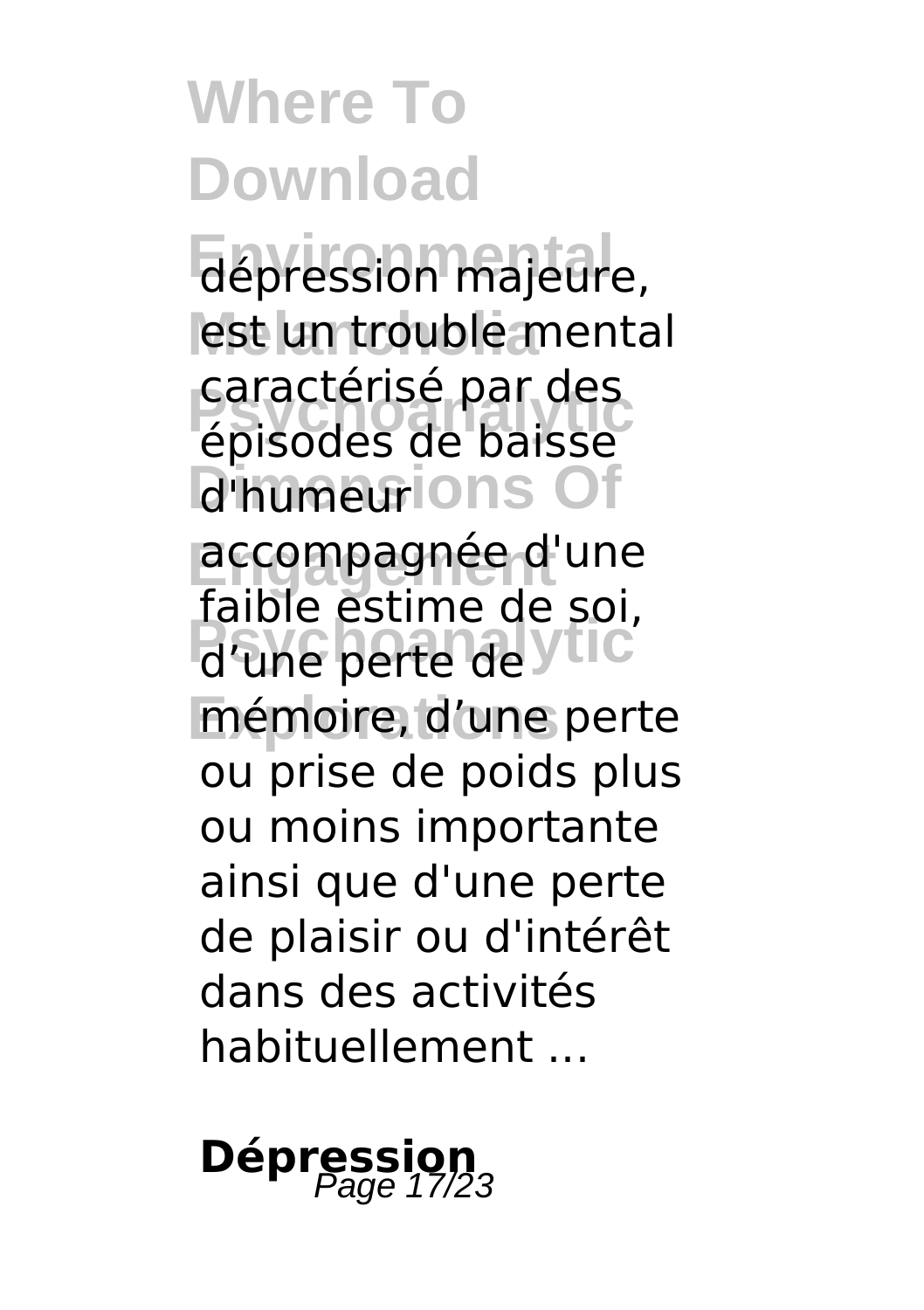#### **Environmental (psychiatrie) — Mikipédia**olia

**Psychoanalytic** maggiore, noto anche *<u>Come</u>* depressione **Engagement** clinica, depressione **Psychoanalytic** endogena, depressione **Explorations** unipolare, disturbo Il disturbo depressivo maggiore, depressione unipolare o depressione ricorrente (nel caso di ripetuti episodi) è una patologia psichiatrica o disturbo dell'umore, caratterizzata da episodi di umore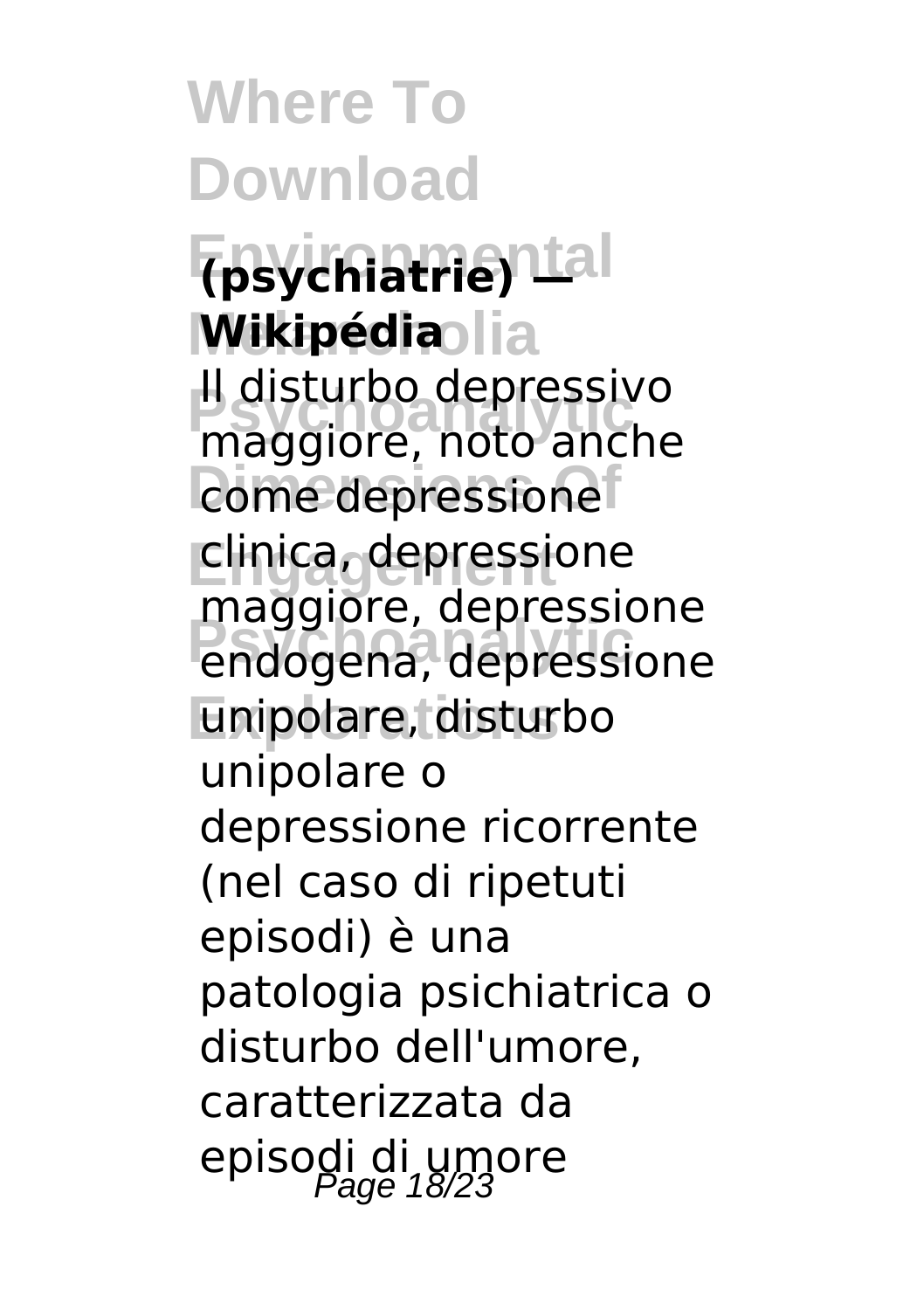**Where To Download Environmental** depresso accompagnatia **Psychoanalytic** bassa autostima e **Dimensions Of** perdita di interesse o **Engagement** piacere ... principalmente da una

**Psychoanalytic Disturbo depressivo Explorations - Wikipedia** Dear Twitpic Community - thank you for all the wonderful photos you have taken over the years. We have now placed Twitpic in an archived state<sub>.</sub><br>Page 19/23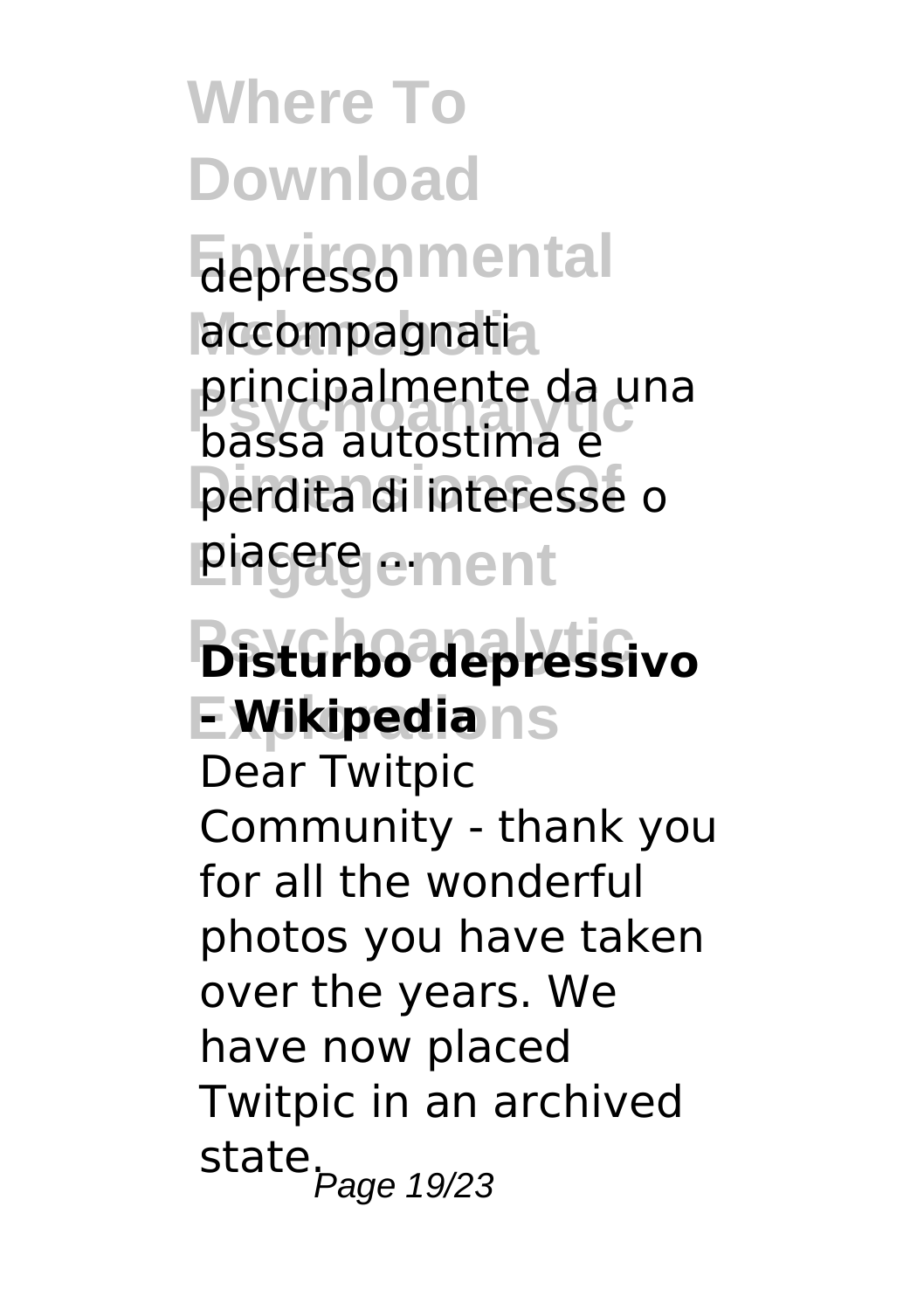**Where To Download Environmental Melancholia Twitpic Expatica is the ytic Community's online Engagement** home away from **Profile: A finaly Feud** expatriates and international home. A must-read for internationals across Europe, Expatica provides a tailored local news service and essential information on living, working, and moving to your country of choice. With in-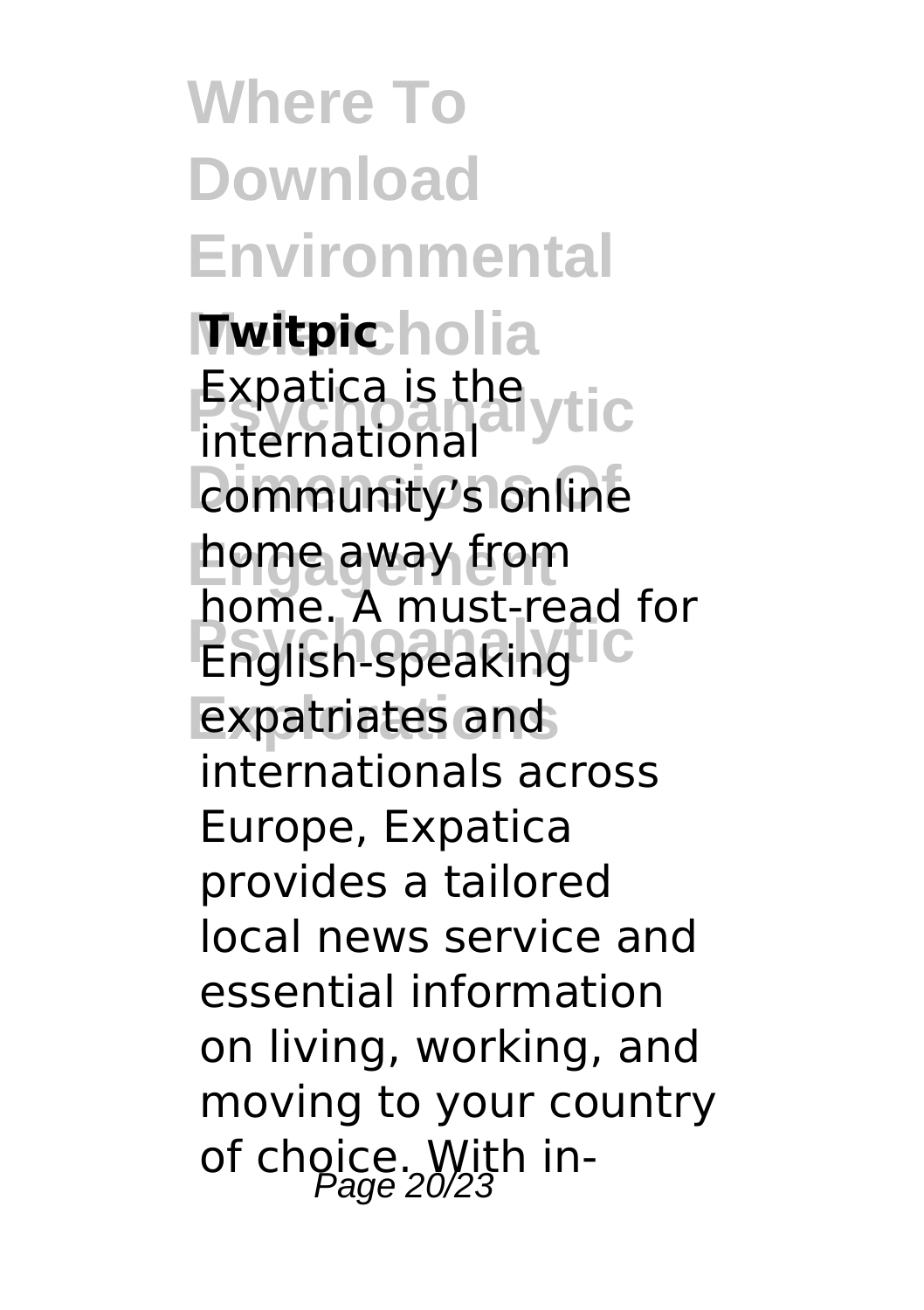**Elepth features, tal Expatica brings the Properties**<br>Community closer together.ions Of **Engagement Psychoanalytic Germany - chatting Explorations and dating - Front** community closer **Expat Dating in page DE** CoNLL17 Skipgram Terms - Free ebook download as Text File (.txt), PDF File (.pdf) or read book online for free.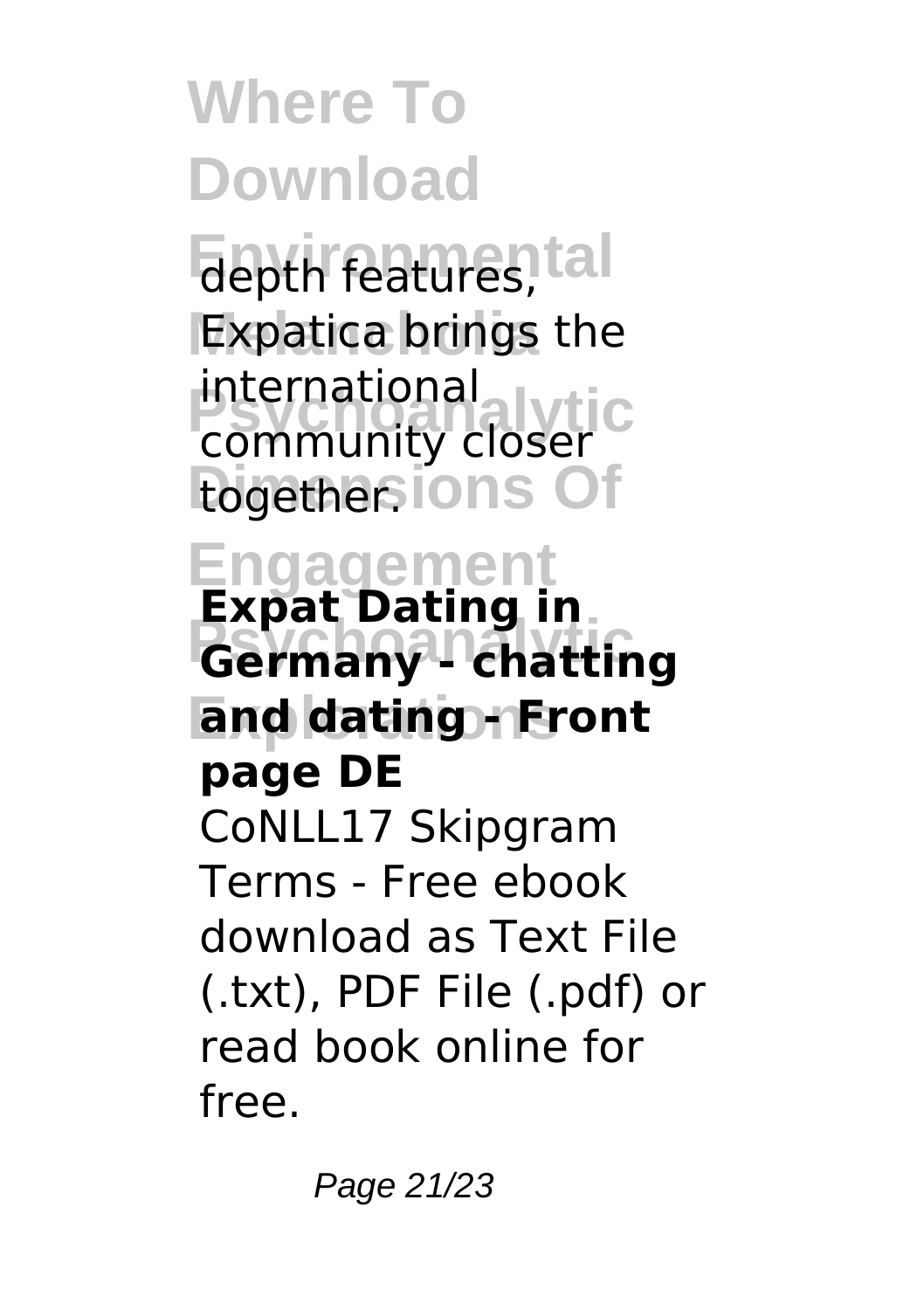#### **Environmental CoNLL17 Skipgram Melancholia Terms | PDF | Foods | Beverages - Scribd**

**Product and Serverages - Script**<br>An icon used to represent a menu that **Engagement** can be toggled by **Psychoanalytic** icon. interacting with this

#### **Explorations**

**Full text of "NEW" - Internet Archive**

UNK the , . of and in " a to was is ) ( for as on by he with 's that at from his it an were are which this also be has or : had first one their<br> $P_{\text{age}}$  22/23